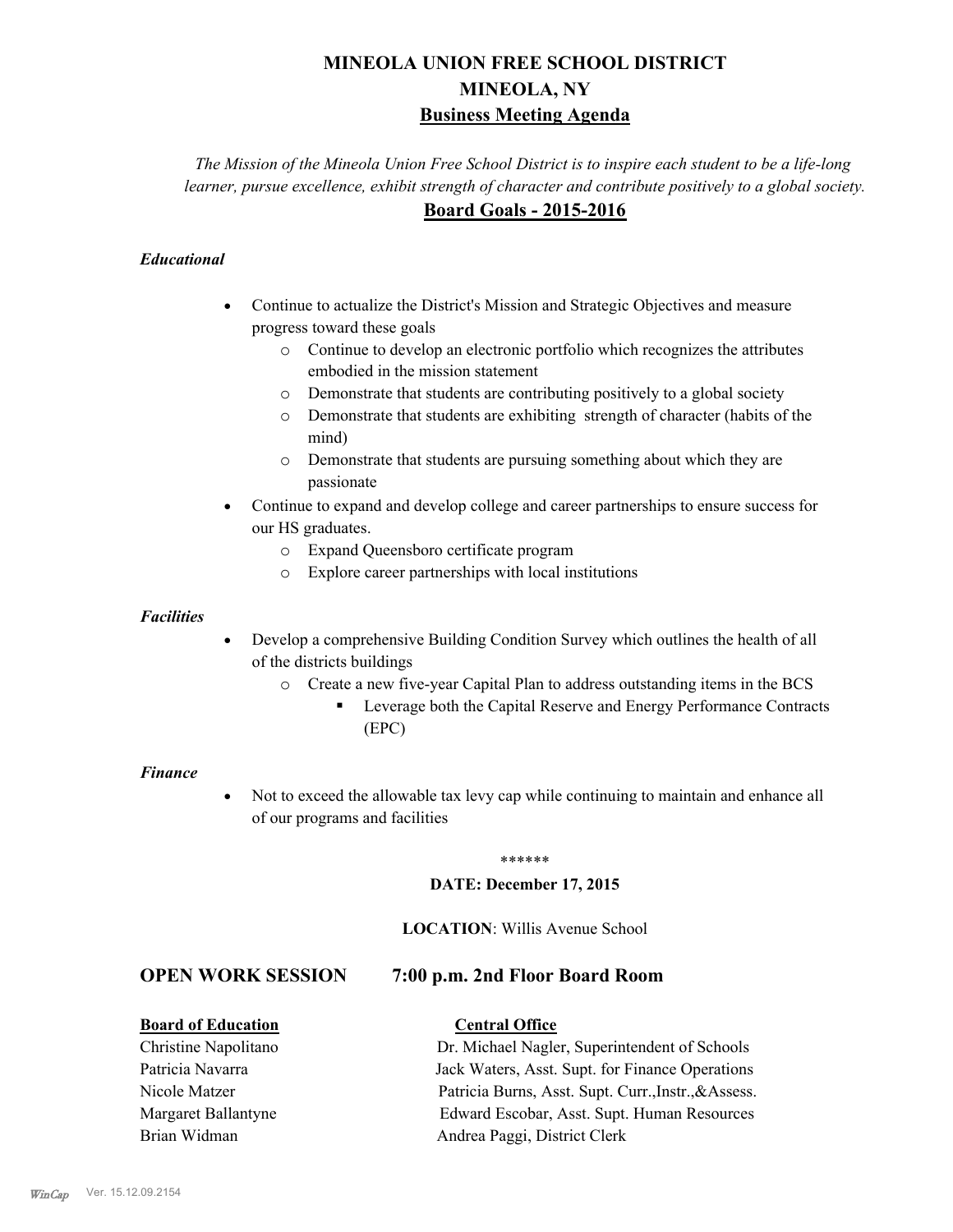**A. Call to Order** 

- **B. Pledge of Allegiance**
- **C. Reading of Mission**
- **D. Moment of Silent Meditation**
- **E. Dais & Visitor Introductions**
- **F. High School Student Organization Report**

### **G. BOE Reports**

- **a. Comments from Board Trustees**
- **b. Comments from Board President**
- **c. Comments from Superintendent**

**H. Old Business**

**I. New Business**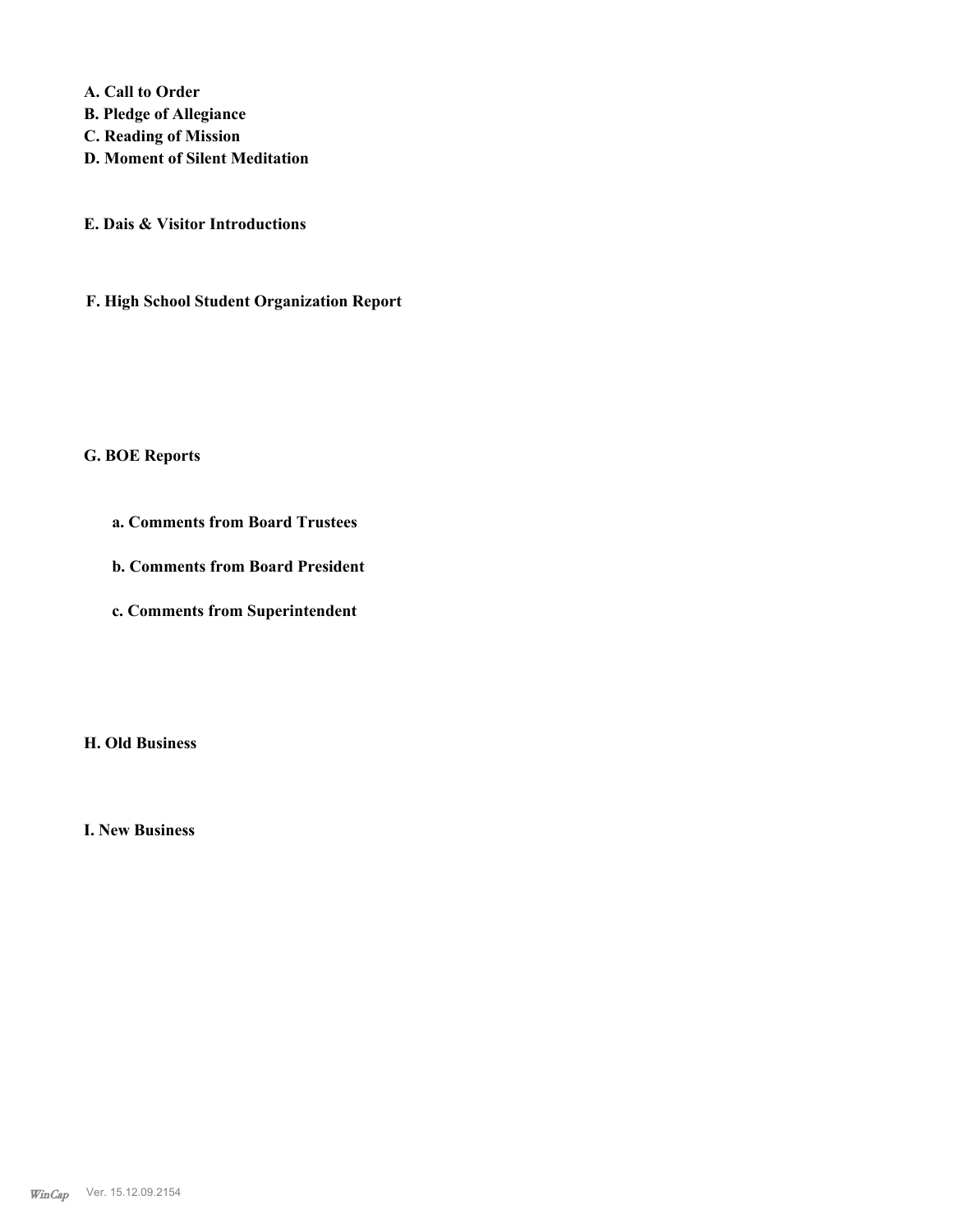### **J. Consensus Agenda**

| <b>RESOLUTION #35 - BE IT RESOLVED</b> that the Board of Education approves the consensus |  |
|-------------------------------------------------------------------------------------------|--|
| agenda items J.1.a. through J.8.b.1, as presented.                                        |  |

| <b>Motion:</b><br>Second: |     |
|---------------------------|-----|
| Yes:                      | No: |
|                           |     |
|                           |     |
|                           |     |
| Passed:                   |     |

# 1. **Accepting of Minutes**

That the Board of Education accepts the minutes of the December 3, 2015 Workshop Meeting as presented. a.

# 2. **Instruction**

- a. Appointments Instruction
- That the Board of Education approves the appointment of Michele Kitograd, to the position of part time (.2) Art Teacher effective January 4, 2016 to June 30, 2016. Salary: .2 of MA, Step 1, \$68,282 equaling \$13,656. 1.

### Appointment(s) Sub Teacher per diem b.

That the Board of Education accepts the following individual(s) as Per Diem Substitute Teacher(s) for the current school year, at a daily rate of \$100.00 per day; and retirees at a daily rate of \$125.00 per day.:

|                | <b>EMPLOYEE NAME</b>      | <b>EMPLOYEE CERTIFICATION</b>                                                                |
|----------------|---------------------------|----------------------------------------------------------------------------------------------|
| 1.             | Margaret M. McInnes       | Nursery/K/Grades 1-6                                                                         |
| 2.             | Meghan Cerrone            | Art                                                                                          |
| $\mathbf{c}$ . | <b>Mentorship Program</b> |                                                                                              |
|                |                           | That the Board of Education approves the following Mentors to be paid \$2000 for the current |
|                | school year:              |                                                                                              |

EMPLOYEE NAME Mary Owens Lisa M. Marino Matthew Deluca Maryellen Perinchief Jodi Desantis-Helming Jennifer M. Levi Andrea M. Romano Karen L. Curran Nicole M. Bartone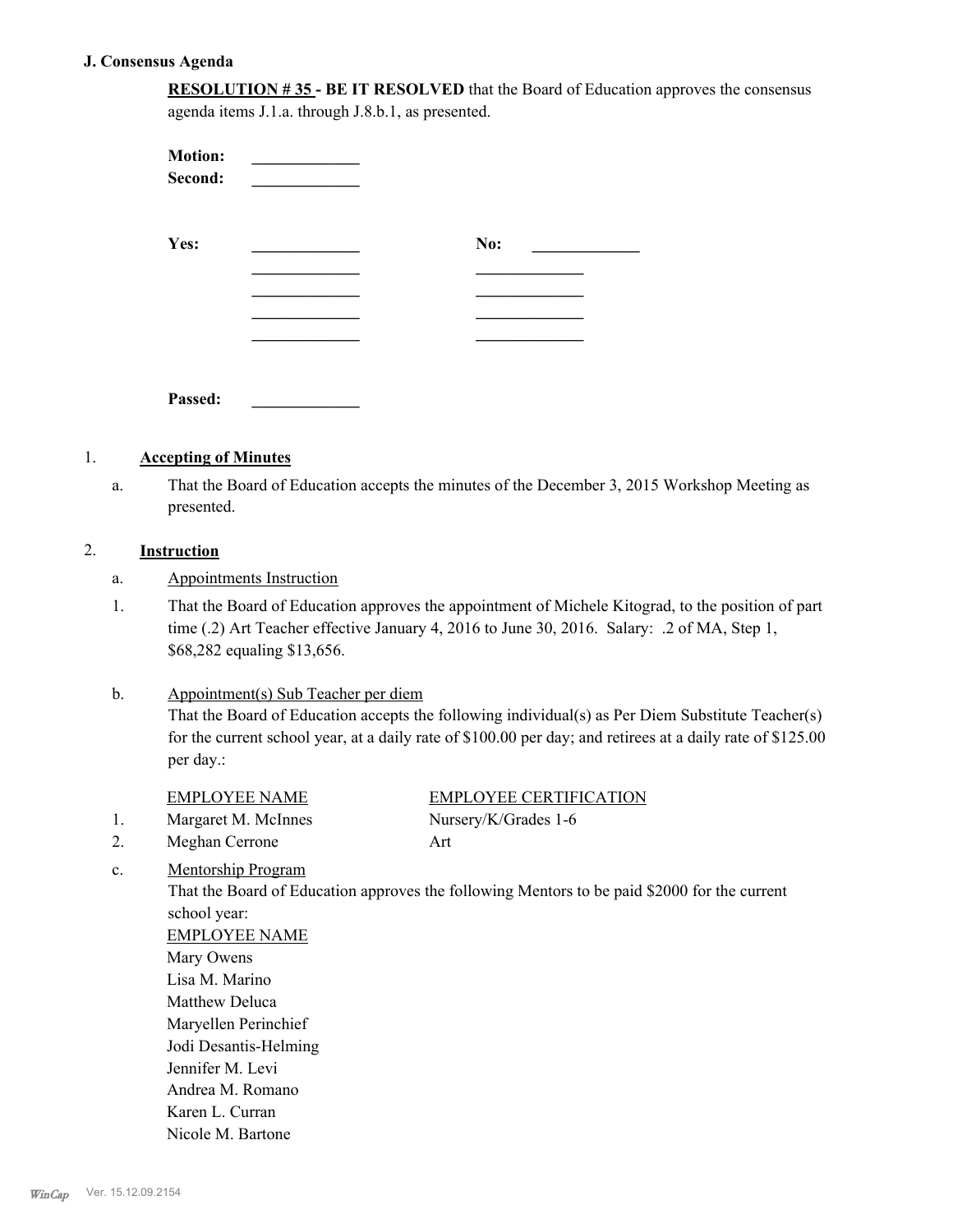# 3. **Instruction: Committee on Special Education**

a. That the Board of Education approves the CSE/CPSE/SCSE recommendations for programs and services for students with IEPs for the time period from 9/1/15- 10/31/15. Please be advised that all of the parents have received the student's IEP and a copy of their DUE process rights.

# 4. **Instruction: Contracted**

a. That the Board of Education approves the Special Education Services contract for Parentally-Placed Student (Payable) between the Mineola UFSD and the Sewanhaka Central High School District for the 2015- 2016 school year.

# 5. **Civil Service**

- a. Leave(s) of Absence
- That the Board of Education approve the continuation of a paid Medical Leave of Absence to Sara Bond, Teacher Aide at Meadow Drive School, due to illness, effective November 23, 2015. 1.
- That the Board of Education approve a paid Medical Leave of Absence to Joan Selvin, 10 month Bus Driver in Transportation, due to illness, effective November 17, 2015. 2.
- b. Resignation(s)
- That the Board of Education accept, the resignation, with regret, of Judith Falck, Typist Clerk at the Middle School, for the purpose of retirement, effective June 30, 2015. 1.
- That the Board of Education accepts the resignation, with regret, of Susan Spevack, Sr. Library Clerk at the High School, for the purpose of retirement, effective June 30, 2016. 2.
- Appointment(S) Sub Teacher Aide The Board of Education approves the following individual(s) to the position of Teacher Aide Subs, with a salary of \$13.95 per hour, effective January 4, 2016. c.

# EMPLOYEE NAME

- 1. Marcela L. Bustamante
- 2. Ana Paula Calvao
- 3. Cristina M. Cangemi
- 4. Robynelaine Kostulias
- 5. Ana J. Jaime
- 6. Eleanor Zmolil

## 6. **Business /Finance**

# a. **Treasurer's Report**

1. That the Board of Education accepts the Treasurer's report for the period ending October 31, 2015 and directs that it be placed on file.

## b. **Approval of Invoices and Payroll**

That the Board of Education accepts the Invoices and Payroll for the period ending November 30, 2015

| A/P Warrant # 9  | November $04, 2015$ | \$550,568.22   |
|------------------|---------------------|----------------|
| A/P Warrant # 10 | November 18, 2015   | \$1,462,913.40 |

# **TOTAL EXPENSES \$ 2,013,481.62**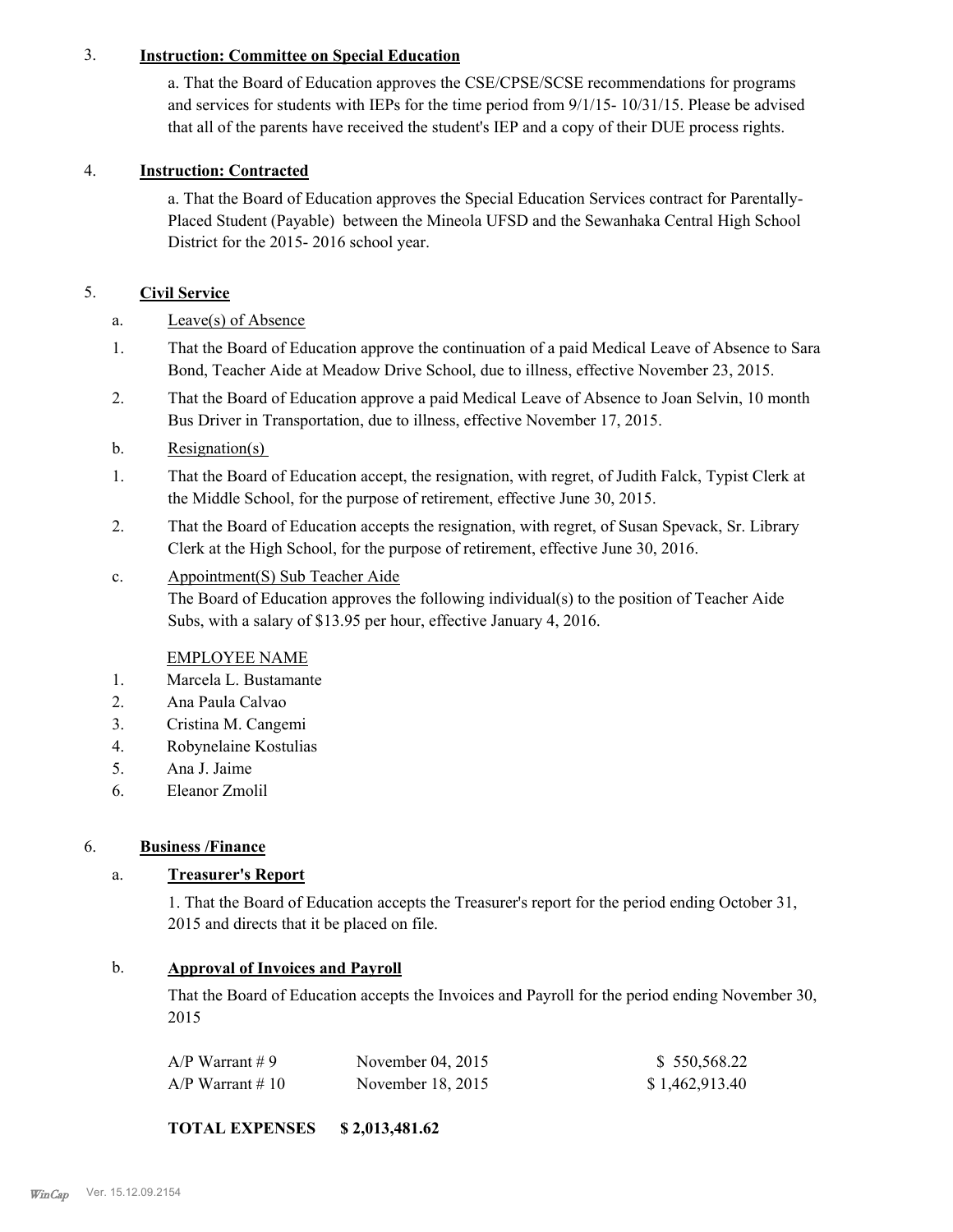PAYROLL # 9 & # 10

| General | \$4,150,578.57 |
|---------|----------------|
| F Fund  | \$46,177.96    |

### **TOTAL PAYROLL \$4,196,756.53**

# 7. **Other**

Employee Agreements

a. That the Board of Education hereby authorizes the Superintendent to execute an employee agreement with Donna Squiccariarino, District Treasurer, the terms of which have been reviewed by the Board in executive session, effective October 1, 2015.

### **Business/Finance: Disposal of District Property** 8.

That the Board of Education approves the disposal of the following district property, according to Policy #5250, declaring them obsolete:

- Instruments: a.
	- 1. Bass Drum- Ludwig, Serial # db1000
	- 2. Trumpet- Getzen, Serial # 148174
	- 3. Cornet- Conn, Serial # 883794
	- 4.Clarinet- Conn, Serial # 16
	- 5. Clarinet- Bundy, Serial # 590535
	- 6. Flute- Emerson, Serial #17197
	- 7. Flute- Bundy, Serial #14834
	- 8. Violin 1/2- Strad Copy, Serial #107/17
	- 9. Violin 1/2- Strad Copy, Serial #107/21
	- 10. Grand Piano- Knabe, Serial #167585
- Equipment; b.

1. Wenger Three Step Standing Choral Risers: quantity- 9, located at the High School.

### **K. Superintendent's Report**

Superintendent of Schools' Reports for 12/17/15 Presentations:

1. Lightsail- Margarita Maravel

Superintendent Comments

### **L. Public Comments**